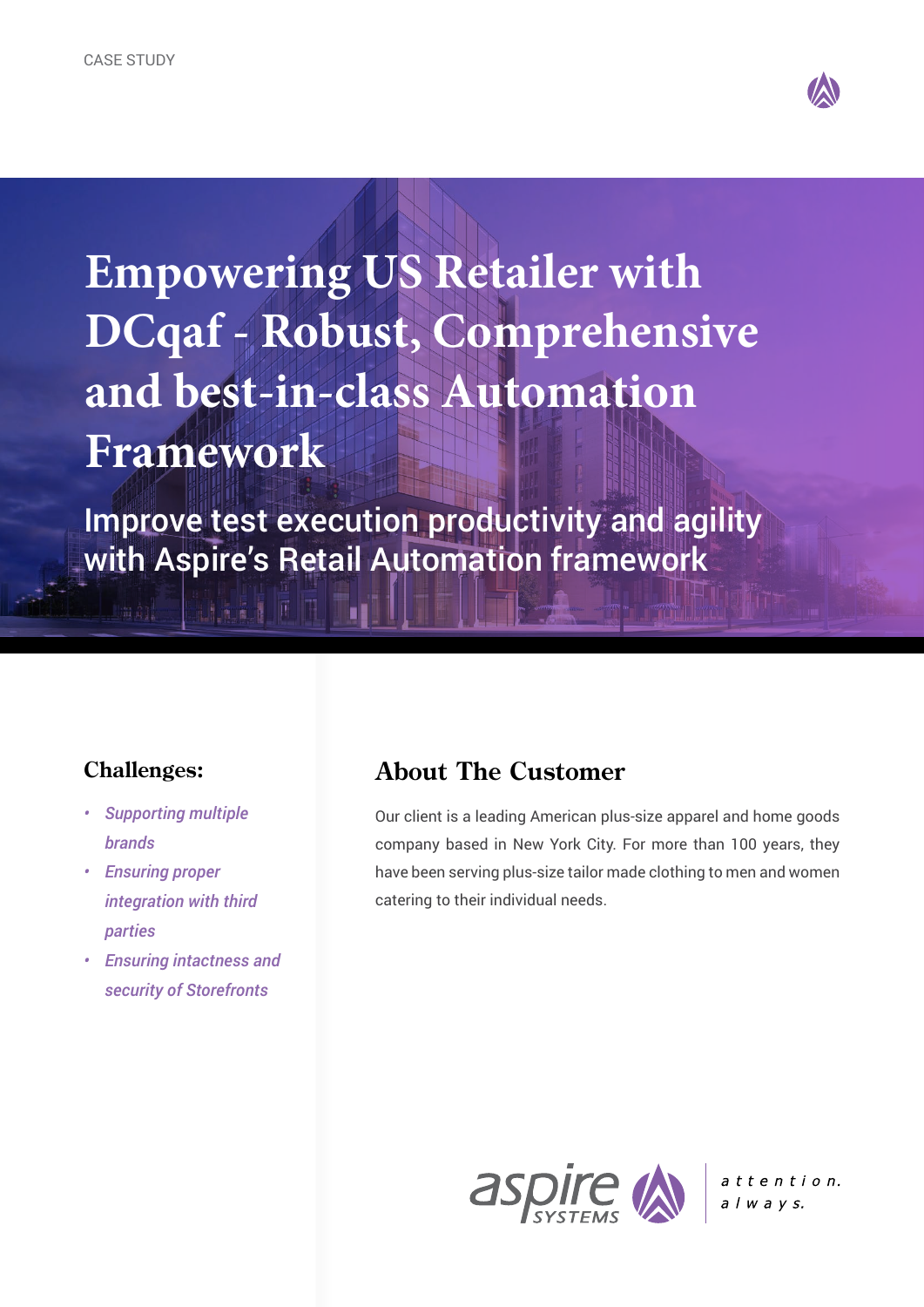

#### **Solution:**

- *DCqaf(Digital Commerce quality automation framework)*
- *Multiple regression test cycles and subsequent iterative releases for transformation*

# **Result:**

- *• Drastic improvement in operational efficiency*
- *• Maintained a zero percent defect leakage throughout the engagement*
- *• Rapid automation also lessened the regression routines by 90%*
- *• With one framework Aspire was able to automate 7 website, 3 device environments along with 5+ browser combination*
- *• With the usage of reusable components, the client was able to achieve 30% faster time to market and around 100k per sprint in savings*

# **The Need**

As a growing organization, they had to make sure their customers' shopping experience was made seamless through their available brands. The constraint of having to address different brands compelled them to implement a robust framework that could support multiple brands with minimal effort. The storefront of each business was dynamic and the systems needed to be intact as well as secure to provide impeccable shopping experience. The e-commerce website had to work seamlessly with all thirdparty integrations to be consistent in business. With the help of a test management tool and continuous integration the chances of scalability and reliability of the website could be validated, which in turn involved huge data sets to be fool proof.

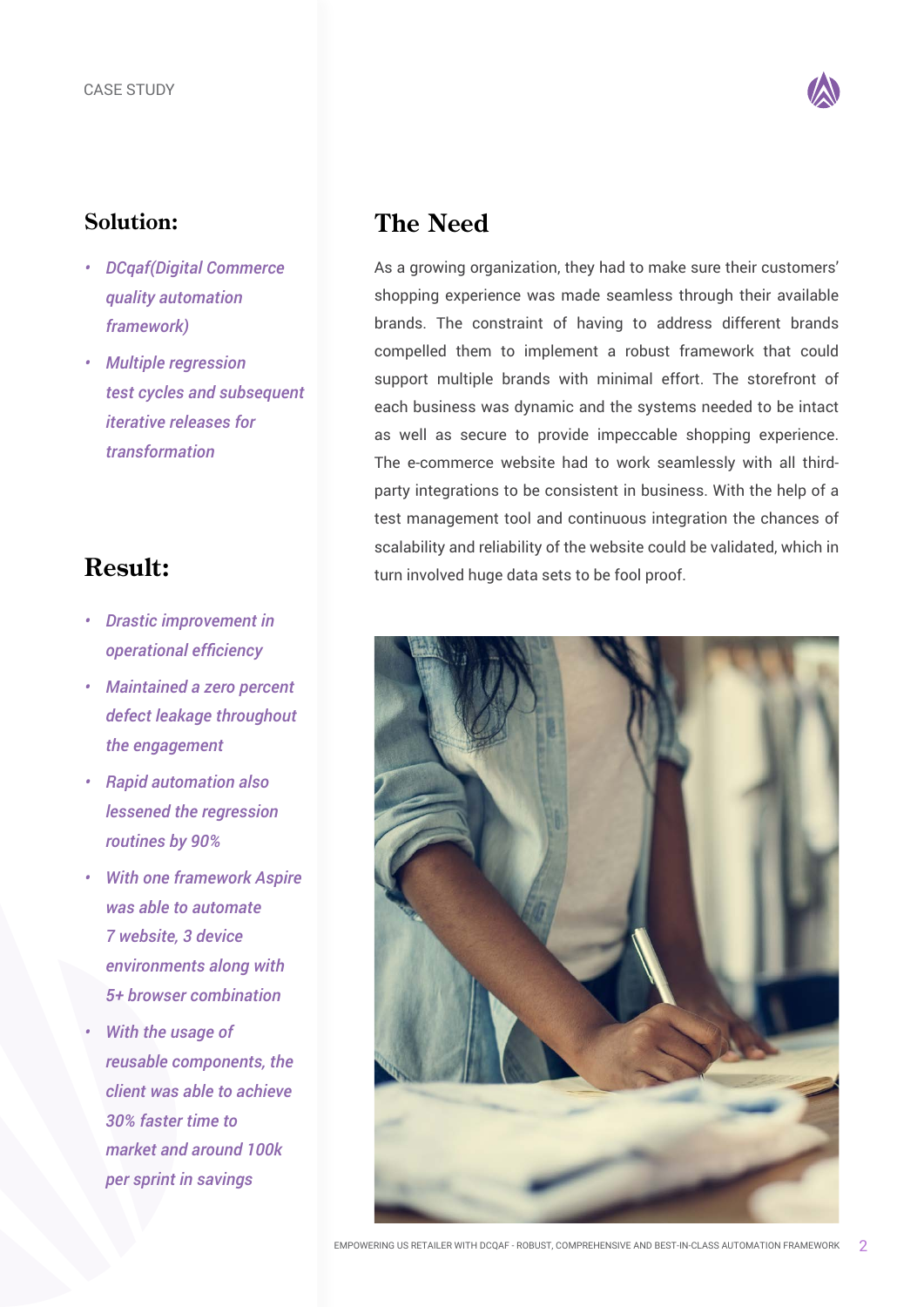

## **Aspire's Solution**

Aspire understood the client's requirements and suggested DCqaf (Digital Commerce quality automation framework) as the quality assurance solution

The client approved Aspire's consultative and deployment solution and it got executed in the following order:

- » As the procedure was incremental, Aspire's team understood the business needs by conducting workshops with the stakeholders and identified the most relevant test cases to be prioritized as per the requirement
- » A traceability matrix was then formed to map each change request with its specifications and identified the business components that would be a part of the testing process
- » With the capabilities of DCqaf, Aspire was able to provide a single framework solution to automate all 7 different websites and API **Testing**
- » For multiple browsers & device support, usage of Sauce Labs was suggested and then it also was integrated with the framework for seamless execution of real-time as well as virtual devices and browsers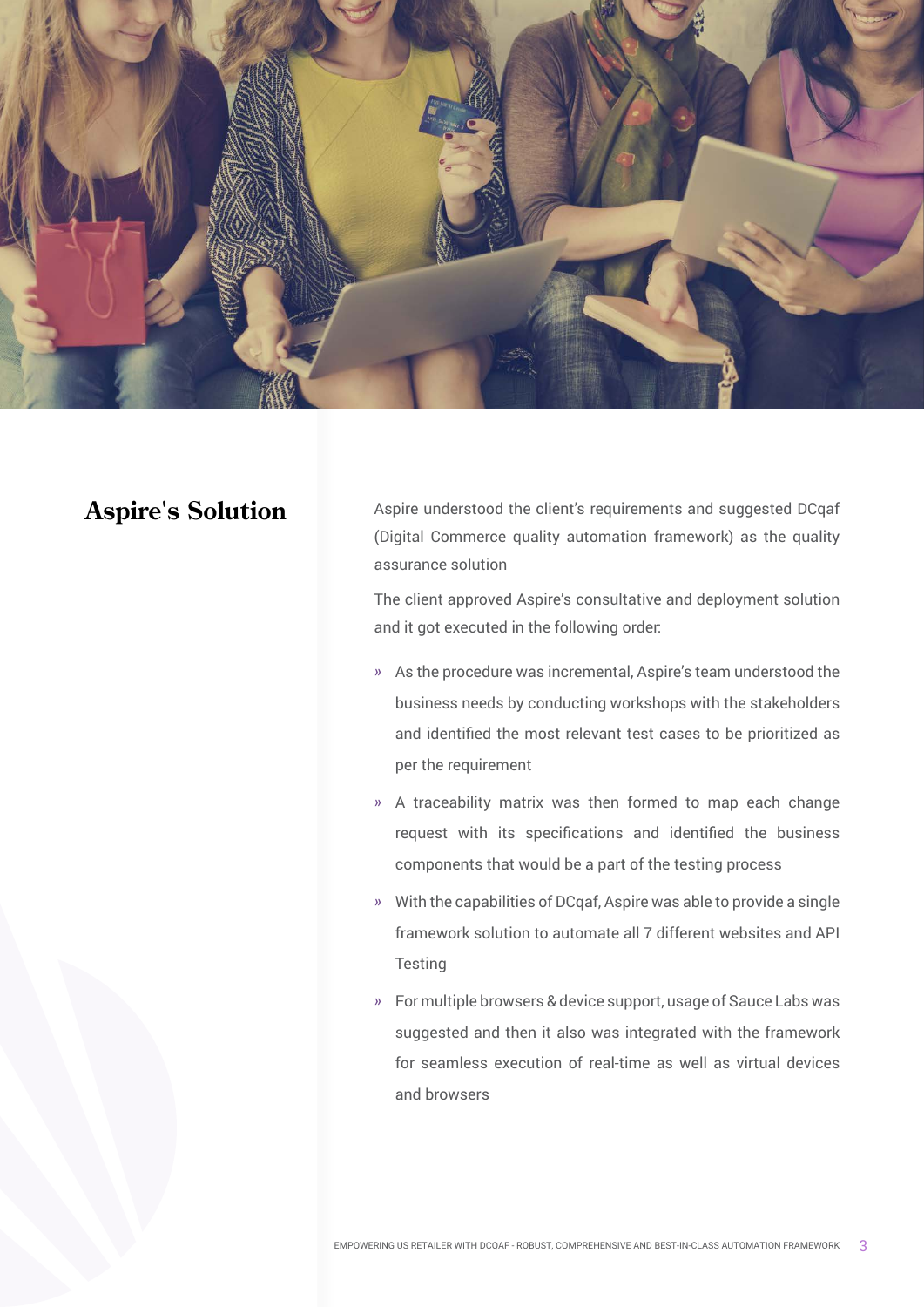

- » Usage of Sauce Labs has not only helped the customer to accelerate with variety of testing in Real time devices but also enhanced them to streamline the process of troubleshooting tests with cloud-based test grids
- » With the added advantage of cloud & cross-platform offering in the framework, live reporting and customized reports were provided
- » Along with API Support the execution results were mapped with TestRail to provide live execution status
- » The cohesive nature of the framework allowed easier integration with third-party modules like tax validation, customer CRM, review management tool, etc. Aspire's team executed robust functional testing that included back-end validation of order placed in Business Manager as well
- » Overall, Aspire's approach ensured end-to-end validation with assurance for QA certified product releases while constantly accommodating the customers' business ideas and requirements